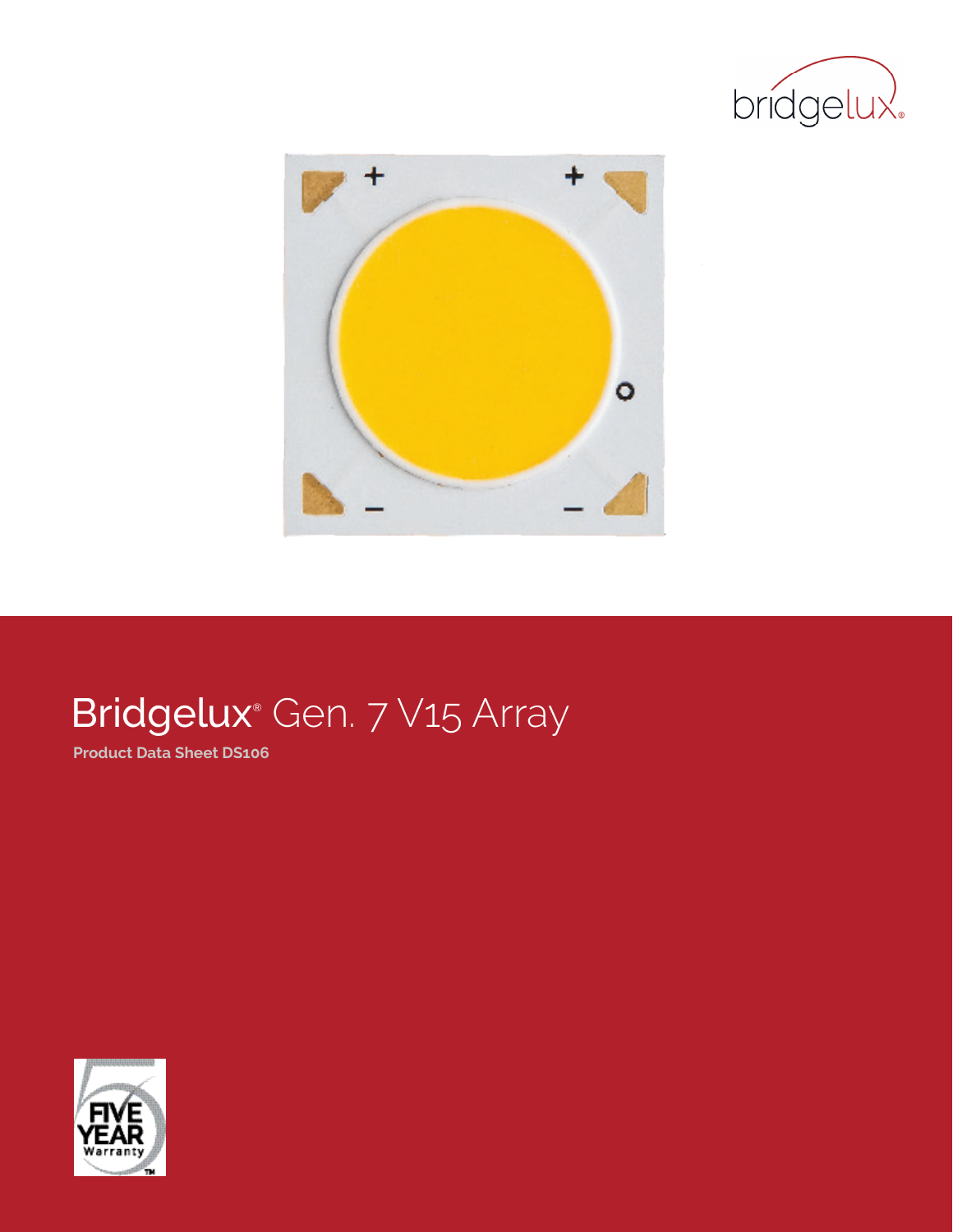

### Introduction

The V Series LED array products deliver high quality light in a compact and cost-effective solid-state lighting package. These Chip-on-Board (CoB) arrays can be efficiently driven at twice the nominal drive current, enabling design flexibility not previously possible. This high flux density light source is designed to support a wide range of high quality, low cost directional luminaires and replacement lamps for commercial and residential applications. but are not limited to, replacement lamps, task, accent, spot, track, down light, wide area, security, and wall packing the product of the spot area of the chip-on-Board (CoB) arrays can be efficiently driven at twice the

The V15 LED array is available in a variety of electrical, CCT and CRI combinations providing substantial design flexibility and energy efficiencies.

Lighting system designs incorporating these LED arrays deliver comparable performance to 35 Watt ceramic metal halide based luminaires, delivering increased system level efficacy and longer service life. Typical applications include,

#### **Features**

- Efficacy of 150 lm/W typical at 3000K, 80 CRI
- Compact high flux density light source
- Uniform high quality illumination
- Minimum 80 and 90 CRI options
- Streamlined thermal path
- Energy Star / ANSI compliant color binning structure with 2 SDCM standard
- More energy efficient than incandescent, halogen and fluorescent lamps
- Low voltage DC operation
- Instant light with unlimited dimming

#### **Benefits**

- Enhanced optical control
- Clean white light without pixelation
- High quality true color reproduction
- Significantly reduced thermal resistance and increased operating temperatures
- Uniform consistent white light
- Lower operating costs
- Easy to use with daylight and motion detectors to enable increased energy savings
- Reduced maintenance costs
- Environmentally friendly, no disposal issue

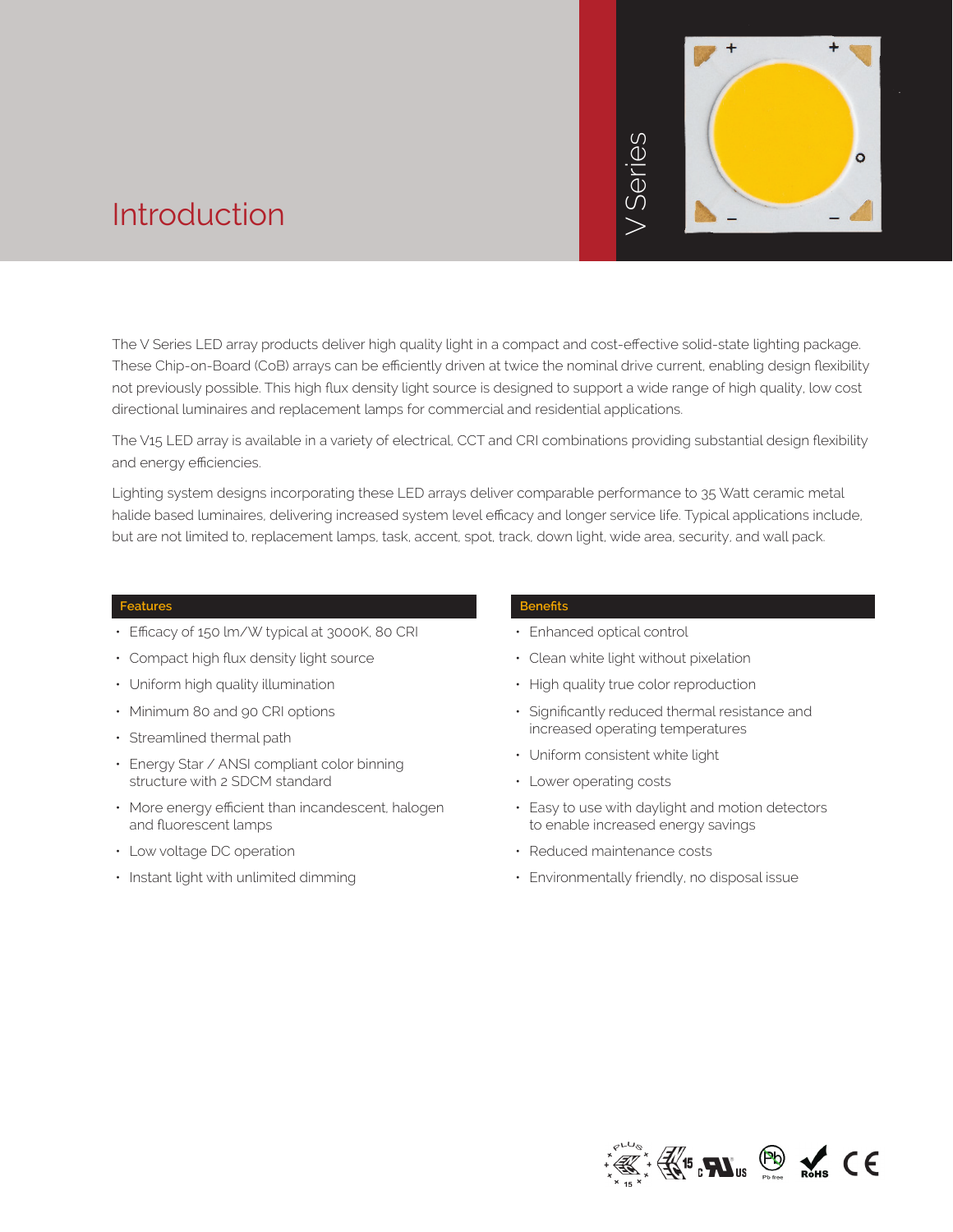### **Contents**

| Product Feature Map                           | $\overline{c}$ |
|-----------------------------------------------|----------------|
| Product Nomenclature                          | $\mathbf{2}$   |
| <b>Product Selection Guide</b>                | 3              |
| European Product Registry for Energy Labeling | $\overline{4}$ |
| Performance at Commonly Used Drive Currents   | 5              |
| <b>Electrical Characteristics</b>             | 7              |
| Eye Safety                                    | 8              |
| Absolute Maximum Ratings                      | $\mathcal{Q}$  |
| Performance Curves                            | 10             |
| Typical Radiation Pattern                     | 11             |
| Typical Color Spectrum                        | 12             |
| Mechanical Dimensions                         | 13             |
| Color Binning Information                     | 14             |
| Packaging and Labeling                        | 15             |
| Design Resources                              | 17             |
| Precautions                                   | 17             |
| <b>Disclaimers</b>                            | 17             |
| About Bridgelux                               | 18             |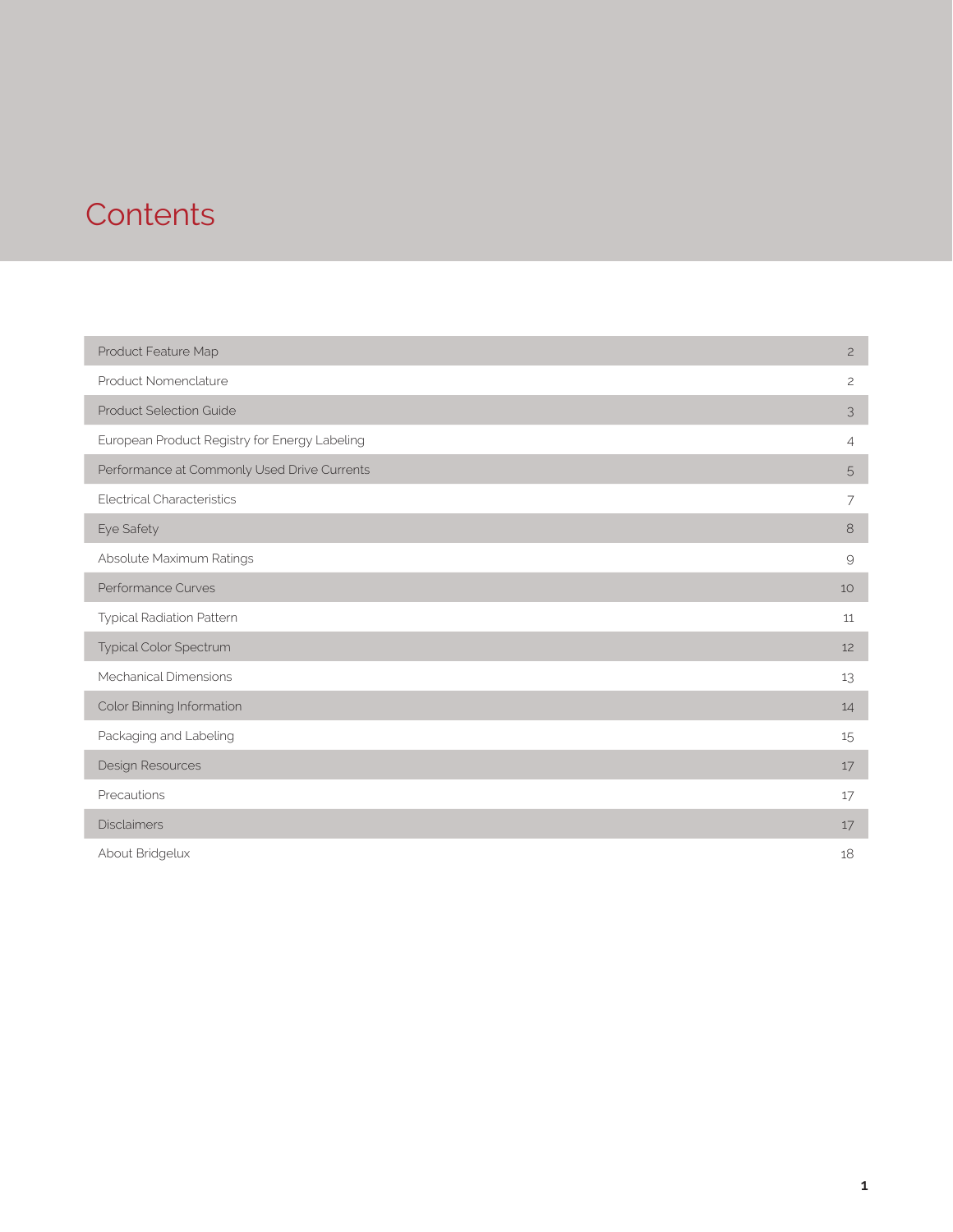### Product Feature Map

Bridgelux arrays are fully engineered devices that provide consistent thermal and optical performance on an engineered mechanical platform. The V Series arrays are

the most compact chip-on-board devices across all of Bridgelux's LED Array products. The arrays incorporate several features to simplify design integration and assembly.



**Note: Part number and lot codes are scribed on back of array**

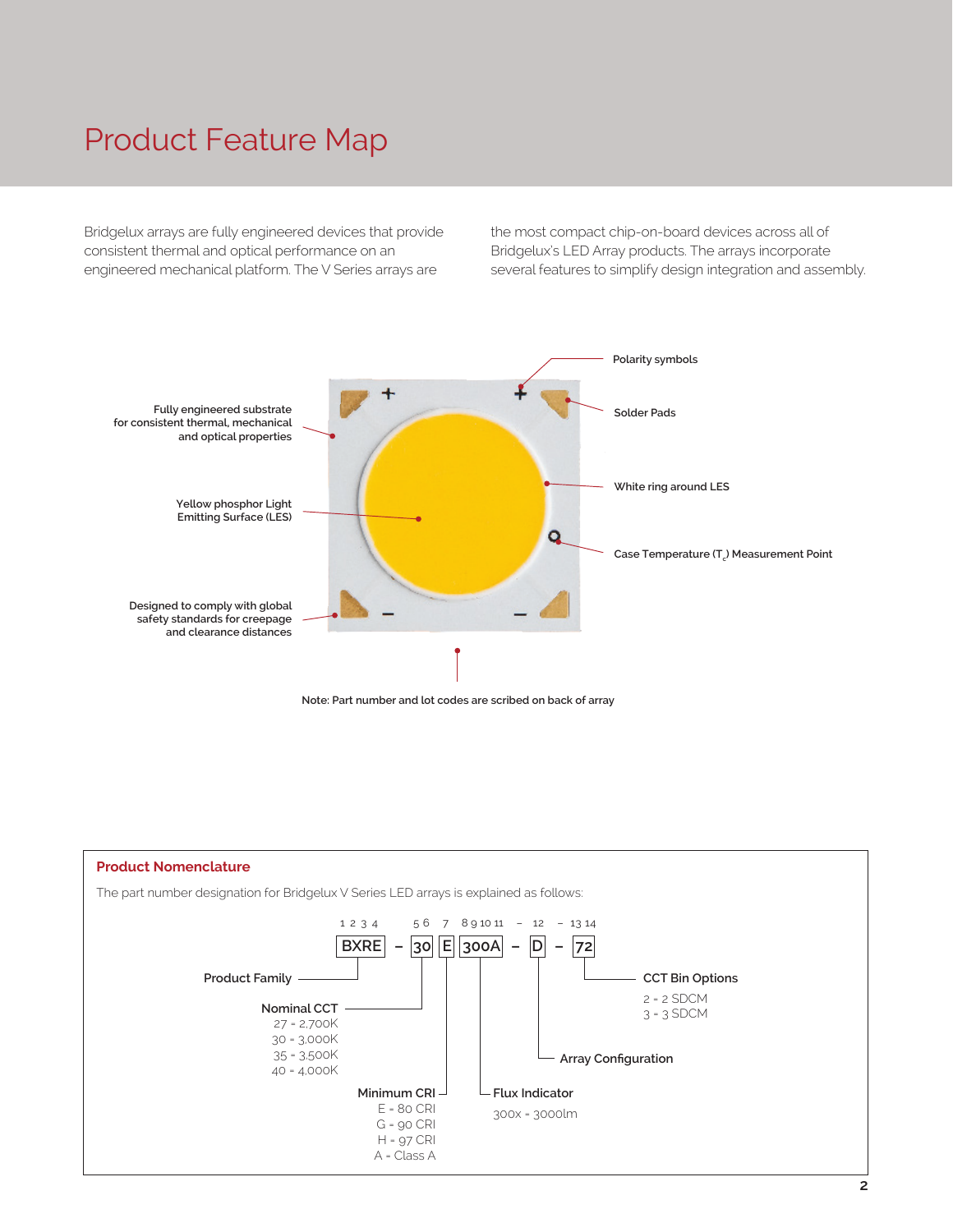### Product Selection Guide

#### The following product configurations are available:

| <b>Part Number</b> | <b>Nominal</b><br>CCT <sup>1</sup><br>(K) | CR <sub>I2</sub> | <b>Nominal Drive</b><br>Current <sup>3</sup><br>(mA) | <b>Typical Pulsed</b><br>Flux <sup>4,5,6</sup><br>$T_c = 25^{\circ}C$<br>(lm) | <b>Minimum</b><br>Pulsed Flux <sup>6,7</sup><br>$T_c = 25^{\circ}C$<br>(lm) | Typical $V_{\epsilon}$<br>(V) | <b>Typical</b><br>Power<br>( W ) | <b>Typical</b><br><b>Efficacy</b><br>(lm/W) |
|--------------------|-------------------------------------------|------------------|------------------------------------------------------|-------------------------------------------------------------------------------|-----------------------------------------------------------------------------|-------------------------------|----------------------------------|---------------------------------------------|
| BXRE-27E300A-D-7x  | 2700                                      | 80               | 700                                                  | 3498                                                                          | 3218                                                                        | 34.1                          | 23.9                             | 147                                         |
| BXRE-27G300A-D-7x  | 2700                                      | 90               | 700                                                  | 2915                                                                          | 2682                                                                        | 34.1                          | 23.9                             | 122                                         |
| BXRE-27H300A-D-7x  | 2700                                      | 95               | 700                                                  | 2519                                                                          | 2318                                                                        | 34.1                          | 23.9                             | 106                                         |
| BXRE-30E300A-D-7x  | 3000                                      | 80               | 700                                                  | 3644                                                                          | 3353                                                                        | 34.1                          | 23.9                             | 153                                         |
| BXRE-30G300A-D-7x  | 3000                                      | 90               | 700                                                  | 3024                                                                          | 2782                                                                        | 34.1                          | 23.9                             | 127                                         |
| BXRE-30H300A-D-7x  | 3000                                      | 95               | 700                                                  | 2706                                                                          | 2490                                                                        | 34.1                          | 23.9                             | 113                                         |
| BXRE-35E300A-D-7x  | 3500                                      | 80               | 700                                                  | 3750                                                                          | 3450                                                                        | 34.1                          | 23.9                             | 157                                         |
| BXRE-35G300A-D-7x  | 3500                                      | 90               | 700                                                  | 3134                                                                          | 2883                                                                        | 34.1                          | 23.9                             | 131                                         |
| BXRE-35A3001-D-7x  | 3500                                      | 93               | 700                                                  | 3036                                                                          | 2793                                                                        | 34.1                          | 23.9                             | 127                                         |
| BXRE-40E300A-D-7x  | 4000                                      | 80               | 700                                                  | 3789                                                                          | 3486                                                                        | 34.1                          | 23.9                             | 159                                         |
| BXRE-40G300A-D-7x  | 4000                                      | 90               | 700                                                  | 3242                                                                          | 2983                                                                        | 34.1                          | 23.9                             | 136                                         |
| BXRE-40A3001-D-7x  | 4000                                      | 93               | 700                                                  | 3244                                                                          | 2984                                                                        | 34.1                          | 23.9                             | 136                                         |

#### **Table 1:** Selection Guide, Pulsed Measurement Data (T<sub>j</sub> = T<sub>c</sub> = 25°C)

#### **Table 2:** Selection Guide, Stabilized DC Performance (T $_{\textrm{c}}$  = 85°C)  $^{\textrm{8.9}}$

| <b>Part Number</b> | <b>Nominal</b><br>CC <sub>T</sub><br>(K) | CRI <sup>2</sup> | <b>Nominal Drive</b><br>Current <sup>3</sup><br>(mA) | <b>Typical DC Flux</b><br>$T_c = 85^{\circ}$ C<br>(lm) | Minimum DC<br>Flux <sup>10</sup><br>$T_c = 85^{\circ}C$<br>(lm) | Typical $V_{\epsilon}$<br>(V) | <b>Typical</b><br>Power<br>( W ) | <b>Typical</b><br>Efficacy<br>$\frac{1}{2}$ |
|--------------------|------------------------------------------|------------------|------------------------------------------------------|--------------------------------------------------------|-----------------------------------------------------------------|-------------------------------|----------------------------------|---------------------------------------------|
| BXRE-27E300A-D-7x  | 2700                                     | 80               | 700                                                  | 3183                                                   | 2929                                                            | 33.1                          | 23.2                             | 137                                         |
| BXRE-27G300A-D-7x  | 2700                                     | 90               | 700                                                  | 2653                                                   | 2441                                                            | 33.1                          | 23.2                             | 115                                         |
| BXRE-27H300A-D-7x  | 2700                                     | 95               | 700                                                  | 2293                                                   | 2109                                                            | 33.1                          | 23.2                             | 99                                          |
| BXRE-30E300A-D-7x  | 3000                                     | 80               | 700                                                  | 3316                                                   | 3051                                                            | 33.1                          | 23.2                             | 143                                         |
| BXRE-30G300A-D-7x  | 3000                                     | 90               | 700                                                  | 2752                                                   | 2532                                                            | 33.1                          | 23.2                             | 119                                         |
| BXRE-30H300A-D-7x  | 3000                                     | 95               | 700                                                  | 2463                                                   | 2266                                                            | 33.1                          | 23.2                             | 106                                         |
| BXRE-35E300A-D-7x  | 3500                                     | 80               | 700                                                  | 3412                                                   | 3139                                                            | 33.1                          | 23.2                             | 147                                         |
| BXRE-35G300A-D-7x  | 3500                                     | 90               | 700                                                  | 2852                                                   | 2624                                                            | 33.1                          | 23.2                             | 123                                         |
| BXRE-35A3001-D-7x  | 3500                                     | 93               | 700                                                  | 2763                                                   | 2542                                                            | 33.1                          | 23.2                             | 119                                         |
| BXRE-40E300A-D-7x  | 4000                                     | 80               | 700                                                  | 3448                                                   | 3172                                                            | 33.1                          | 23.2                             | 149                                         |
| BXRE-40G300A-D-7x  | 4000                                     | 90               | 700                                                  | 2951                                                   | 2714                                                            | 33.1                          | 23.2                             | 127                                         |
| BXRE-40A3001-D-7x  | 4000                                     | 93               | 700                                                  | 2952                                                   | 2716                                                            | 33.1                          | 23.2                             | 127                                         |

Notes for Tables 1 & 2:

- 1. Nominal CCT as defined by ANSI C78.377-2011.
- 2. CRI Values are minimums. Minimum R9 value for 80 CRI products is 0, the minimum R9 values for 90 CRI products is 50.
- 3. Drive current is referred to as nominal drive current.
- 4. Products tested under pulsed condition (10ms pulse width) at nominal test current where T<sub>,</sub> (junction temperature) = T<sub>c</sub> (case temperature) = 25°C.
- 5. Typical performance values are provided as a reference only and are not a guarantee of performance.
- 6. Bridgelux maintains a ± 7% tolerance on flux measurements.
- 7. Minimum flux values at the nominal test current are guaranteed by 100% test.
- 8. Typical stabilized DC performance values are provided as reference only and are not a guarantee of performance.
- 9. Typical performance is estimated based on operation under DC (direct current) with LED array mounted onto a heat sink with thermal interface material and the case temperature maintained at 85°C. Based on Bridgelux test setup, values may vary depending on the thermal design of the luminaire and/or the exposed environment to which the product is subjected.
- 10.Minimum flux values at elevated temperatures are provided for reference only and are not guaranteed by 100% production testing. Based on Bridgelux test setup, values may vary depending on the thermal design of the luminaire and/or the exposed environment to which the product is subjected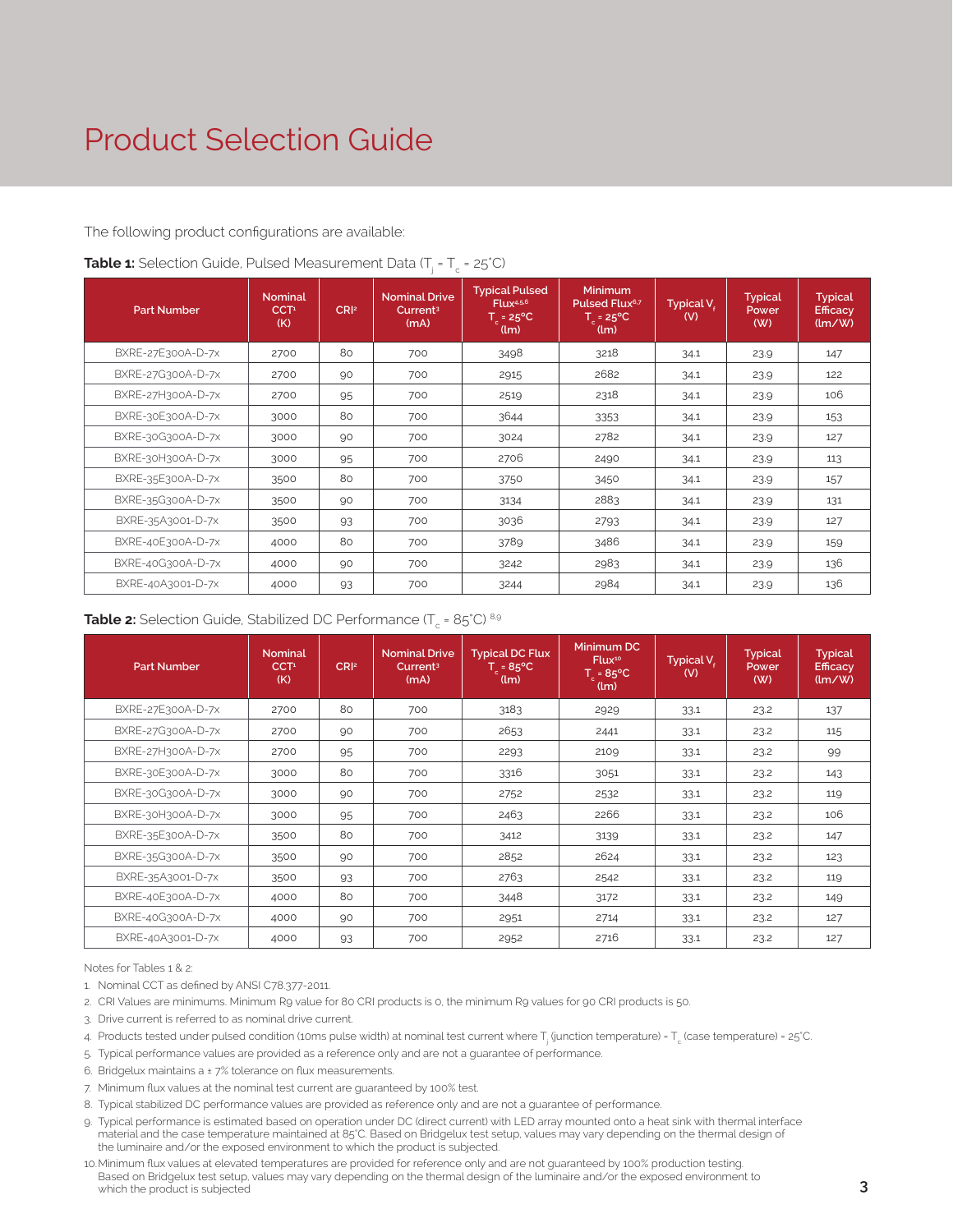## European Product Registry for Energy Labeling

The European Product Registry for Energy Labeling (EPREL) is defined in the EU Regulation 2017/1369 to provide important energy efficiency information to consumers. Together with Energy Labeling Regulation ELR (EU) 2019/2015 which was amended by regulation (EU) 2021/340 for energy labelling of light sources, manufacturers are required to declare an energy class based on key technical specifications from each of their product and register it in an open data base managed by EPREL It is now a legal requirement for a vendor of light sources to upload information about their products into the EPREL database before placing these products on the market in the EU.

Table 3 below provides a list of part numbers that are in compliance with ELR and are currently listed in the EPREL database.

At Bridgelux, we are fully committed to supplying products that are compliant with pertinent laws, rules, and obligation imposed by relevant government bodies including the European Energy Labeling regulation. Customers can use these products with full confidence for any projects that fall under the ELR.

| PART NUMBER <sup>1</sup> | <b>CCT</b><br>(K) | <b>CRI</b> | Current <sup>2</sup><br>(mA) | Vf<br>(V) | <b>Useful</b><br>flux <sup>3</sup><br>$(\Phi$ use) at<br>85C<br>(lm) | Pow-<br>er<br>(W) | <b>Efficacy</b><br>$\frac{1}{2}$ | Energy<br>efficiency<br>class <sup>4</sup><br>$\begin{bmatrix} A \\ I \\ G \end{bmatrix}$ X | Regis-<br>tration<br><b>No</b> | URL to Product Information Sheet in<br><b>EPREL Database</b> |
|--------------------------|-------------------|------------|------------------------------|-----------|----------------------------------------------------------------------|-------------------|----------------------------------|---------------------------------------------------------------------------------------------|--------------------------------|--------------------------------------------------------------|
| BXRE-27E300A-D-7x        | 2700              | 80         | 1400                         | 36.2      | 6155                                                                 | 50.6              | 122                              | Ε                                                                                           | 869135                         | https://eprel.ec.europa.eu/gr/869135                         |
| BXRE-27G300A-D-7x        | 2700              | 90         | 1060                         | 34.8      | 4019                                                                 | 36.9              | 109                              | F                                                                                           | 869274                         | https://eprel.ec.europa.eu/qr/869274                         |
| BXRE-27H300A-D-7x        | 2700              | 95         | 750                          | 33.6      | 2608                                                                 | 25.2              | 103                              | F                                                                                           | 869367                         | https://eprel.ec.europa.eu/gr/869367                         |
| BXRE-30E300A-D-7x        | 3000              | 80         | 1400                         | 36.2      | 6539                                                                 | 50.6              | 129                              | E                                                                                           | 869566                         | https://eprel.ec.europa.eu/gr/869566                         |
| BXRE-30G300A-D-7x        | 3000              | 90         | 1220                         | 35.5      | 4739                                                                 | 43.3              | 110                              | F                                                                                           | 869716                         | https://eprel.ec.europa.eu/gr/869716                         |
| BXRE-30H300A-D-7x        | 3000              | 95         | 970                          | 34.5      | 3520                                                                 | 33.5              | 105                              | F                                                                                           | 869819                         | https://eprel.ec.europa.eu/gr/869819                         |
| BXRE-35E300A-D-7x        | 3500              | 80         | 1400                         | 36.2      | 6693                                                                 | 50.6              | 132                              | Ε                                                                                           | 869937                         | https://eprel.ec.europa.eu/gr/869937                         |
| BXRE-35G300A-D-7x        | 3500              | 90         | 1350                         | 36.0      | 5335                                                                 | 48.6              | 110                              | F                                                                                           | 870031                         | https://eprel.ec.europa.eu/gr/870031                         |
| BXRE-35A3001-D-7x        | 3500              | 90         | 1060                         | 34.8      | 4019                                                                 | 36.9              | 109                              | F                                                                                           | 869867                         | https://eprel.ec.europa.eu/gr/869867                         |
| BXRE-40E300A-D-7x        | 4000              | 80         | 1400                         | 36.2      | 6732                                                                 | 50.6              | 133                              | Ε                                                                                           | 870246                         | https://eprel.ec.europa.eu/gr/870246                         |
| BXRE-40G300A-D-7x        | 4000              | 90         | 1400                         | 36.2      | 5616                                                                 | 50.6              | 111                              | F                                                                                           | 870353                         | https://eprel.ec.europa.eu/gr/870353                         |
| BXRE-40A3001-D-7x        | 4000              | 90         | 1350                         | 36.0      | 5335                                                                 | 48.6              | 110                              | F                                                                                           | 870088                         | https://eprel.ec.europa.eu/gr/870088                         |

**Table 3:** Part numbers registered in European Product Registry for Energy Labeling

Notes for Table 3:

1. All device listed here must be disposed as e-waste upon its end of life according to local country guideline in each country.

- 2. For information on performance values at alternative drive conditions. please refer to the Product Selection Guide, Absolute Maximum Rating Table and Performance Curves in this data sheet.
- 3. For a definition of useful luminous flux (Φuse), please see the ELR regulations at https://tinyurl.com/4b6zvt4m.
- 4. EPREL requires an arrow symbol containing the letter of the energy efficiency class to be displayed. on technical promotional material. Refer to this energy efficiency class column for specific energy efficiency class on each part number.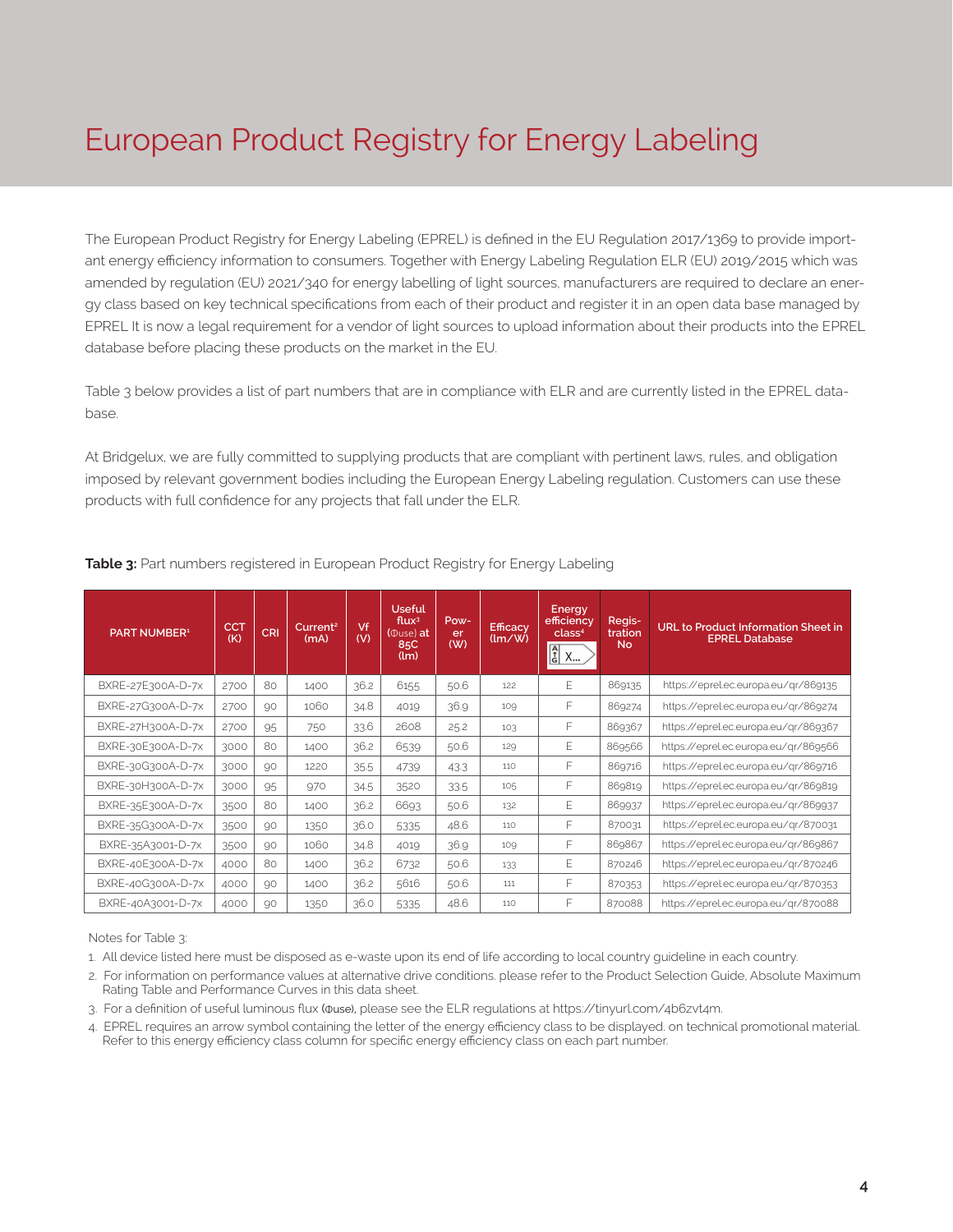### Performance at Commonly Used Drive Currents

V Series LED arrays are tested to the specifications shown using the nominal drive currents in Table 1. V Series may also be driven at other drive currents dependent on specific application design requirements. The performance at any drive current can be derived from the current vs. voltage characteristics shown in Figure 1 and the flux vs. current characteristics shown in Figure 2. The performance at commonly used drive currents is summarized in Table 4.

| <b>Part Number</b> | <b>CRI</b> | <b>Drive</b><br>Current <sup>1</sup><br>(mA) | Typical V <sub>f</sub><br>$T_c = 25^{\circ}C$<br>(V) | <b>Typical</b><br>Power<br>$T_c = 25^{\circ}C$<br>(W) | <b>Typical</b><br>Flux <sup>2</sup><br>$T_c = 25^{\circ}C$<br>(lm) | <b>Typical</b><br>DC Flux <sup>3</sup><br>$T_c = 85^{\circ}C$<br>(lm) | <b>Typical</b><br><b>Efficacy</b><br>$T_c = 25^{\circ}C$<br>$(\mathbf{Im}/\mathbf{W})$ |
|--------------------|------------|----------------------------------------------|------------------------------------------------------|-------------------------------------------------------|--------------------------------------------------------------------|-----------------------------------------------------------------------|----------------------------------------------------------------------------------------|
|                    |            | 350                                          | 32.3                                                 | 11.3                                                  | 1804                                                               | 1642                                                                  | 160                                                                                    |
|                    |            | 525                                          | 33.2                                                 | 17.4                                                  | 2659                                                               | 2419                                                                  | 152                                                                                    |
| BXRE-27E300A-D-7x  | 80         | 700                                          | 34.1                                                 | 23.9                                                  | 3498                                                               | 3183                                                                  | 147                                                                                    |
|                    |            | 1050                                         | 35.5                                                 | 37.2                                                  | 5059                                                               | 4603                                                                  | 136                                                                                    |
|                    |            | 1400                                         | 36.7                                                 | 51.4                                                  | 6515                                                               | 5929                                                                  | 127                                                                                    |
|                    |            | 350                                          | 32.3                                                 | 11.3                                                  | 1504                                                               | 1368                                                                  | 133                                                                                    |
|                    |            | 525                                          | 33.2                                                 | 17.4                                                  | 2216                                                               | 2016                                                                  | 127                                                                                    |
| BXRE-27G300A-D-7x  | 90         | 700                                          | 34.1                                                 | 23.9                                                  | 2915                                                               | 2653                                                                  | 122                                                                                    |
|                    |            | 1050                                         | 35.5                                                 | 37.2                                                  | 4216                                                               | 3837                                                                  | 113                                                                                    |
|                    |            | 1400                                         | 36.7                                                 | 51.4                                                  | 5430                                                               | 4941                                                                  | 106                                                                                    |
| BXRE-27H300A-D-7x  |            | 350                                          | 32.3                                                 | 11.3                                                  | 1299                                                               | 1183                                                                  | 115                                                                                    |
|                    |            | 525                                          | 33.2                                                 | 17.4                                                  | 1915                                                               | 1742                                                                  | 110                                                                                    |
|                    | 95         | 700                                          | 34.1                                                 | 23.9                                                  | 2519                                                               | 2293                                                                  | 106                                                                                    |
|                    |            | 1050                                         | 35.5                                                 | 37.2                                                  | 3643                                                               | 3315                                                                  | 98                                                                                     |
|                    |            | 1400                                         | 36.7                                                 | 51.4                                                  | 4692                                                               | 4270                                                                  | 91                                                                                     |
|                    | 80         | 350                                          | 32.3                                                 | 11.3                                                  | 1880                                                               | 1711                                                                  | 166                                                                                    |
|                    |            | 525                                          | 33.2                                                 | 17.4                                                  | 2770                                                               | 2520                                                                  | 159                                                                                    |
| BXRE-30E300A-D-7x  |            | 700                                          | 34.1                                                 | 23.9                                                  | 3644                                                               | 3316                                                                  | 153                                                                                    |
|                    |            | 1050                                         | 35.5                                                 | 37.2                                                  | 5270                                                               | 4796                                                                  | 142                                                                                    |
|                    |            | 1400                                         | 36.7                                                 | 51.4                                                  | 6787                                                               | 6177                                                                  | 132                                                                                    |
|                    |            | 350                                          | 32.3                                                 | 11.3                                                  | 1560                                                               | 1419                                                                  | 138                                                                                    |
|                    |            | 525                                          | 33.2                                                 | 17.4                                                  | 2298                                                               | 2091                                                                  | 132                                                                                    |
| BXRE-30G300A-D-7x  | 90         | 700                                          | 34.1                                                 | 23.9                                                  | 3024                                                               | 2752                                                                  | 127                                                                                    |
|                    |            | 1050                                         | 35.5                                                 | 37.2                                                  | 4373                                                               | 3979                                                                  | 117                                                                                    |
|                    |            | 1400                                         | 36.7                                                 | 51.4                                                  | 5632                                                               | 5125                                                                  | 110                                                                                    |
|                    |            | 350                                          | 32.3                                                 | 11.3                                                  | 1396                                                               | 1270                                                                  | 124                                                                                    |
|                    |            | 525                                          | 33.2                                                 | 17.4                                                  | 2057                                                               | 1872                                                                  | 118                                                                                    |
| BXRE-30H300A-D-7x  | 95         | 700                                          | 34.1                                                 | 23.9                                                  | 2706                                                               | 2463                                                                  | 113                                                                                    |
|                    |            | 1050                                         | 35.5                                                 | 37.2                                                  | 3914                                                               | 3562                                                                  | 105                                                                                    |
|                    |            | 1400                                         | 36.7                                                 | 51.4                                                  | 5041                                                               | 4587                                                                  | 98                                                                                     |

#### **Table 4:** Performance at Commonly Used Drive Currents

Notes for Table 4:

1. Alternate drive currents in are provided for reference only and are not a guarantee of performance.

2. Bridgelux maintains a ± 7% tolerance on flux measurements.

3. Typical stabilized DC performance values are provided as reference only and are not a guarantee of performance.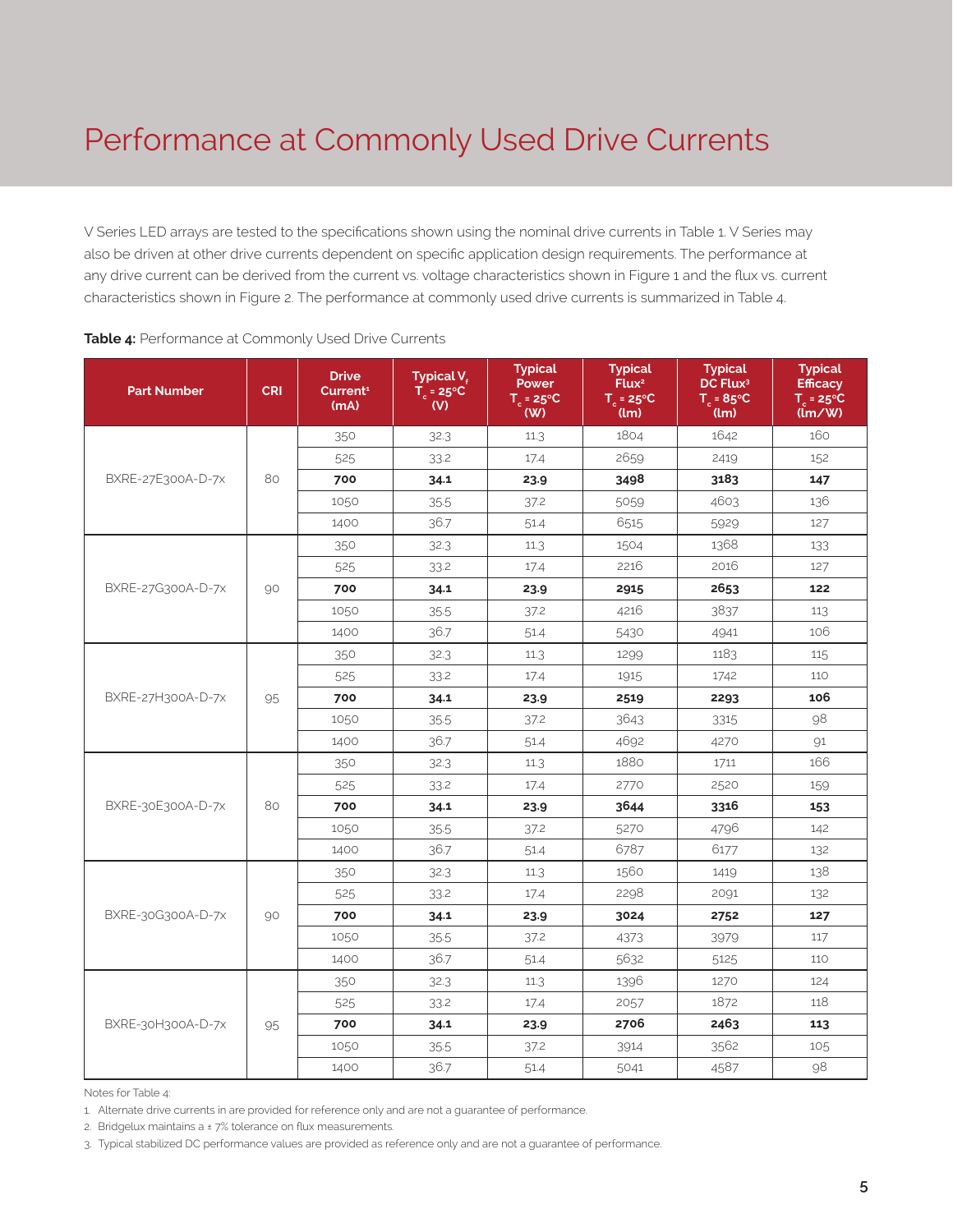### Performance at Commonly Used Drive Currents

| <b>Part Number</b> | <b>CRI</b> | <b>Drive</b><br>Current <sup>1</sup><br>(mA) | Typical V <sub>e</sub><br>$T_c = 25^{\circ}C$<br>(V) | <b>Typical</b><br>Power<br>$T_c = 25^{\circ}C$<br>(VV) | <b>Typical</b><br>Flux <sup>2</sup><br>$T_c = 25^{\circ}C$<br>(lm) | <b>Typical</b><br>DC Flux <sup>3</sup><br>$T_c = 85^{\circ}C$<br>(lm) | <b>Typical</b><br><b>Efficacy</b><br>$T_c = 25^{\circ}C$<br>$\langle \mathrm{Im}/\mathrm{W} \rangle$ |
|--------------------|------------|----------------------------------------------|------------------------------------------------------|--------------------------------------------------------|--------------------------------------------------------------------|-----------------------------------------------------------------------|------------------------------------------------------------------------------------------------------|
|                    |            | 350                                          | 32.3                                                 | 11.3                                                   | 1934                                                               | 1760                                                                  | 171                                                                                                  |
|                    |            | 525                                          | 33.2                                                 | 17.4                                                   | 2850                                                               | 2593                                                                  | 163                                                                                                  |
| BXRE-35E300A-D-7x  | 80         | 700                                          | 34.1                                                 | 23.9                                                   | 3750                                                               | 3412                                                                  | 157                                                                                                  |
|                    |            | 1050                                         | 35.5                                                 | 37.2                                                   | 5423                                                               | 4935                                                                  | 146                                                                                                  |
|                    |            | 1400                                         | 36.7                                                 | 51.4                                                   | 6984                                                               | 6355                                                                  | 136                                                                                                  |
|                    |            | 350                                          | 32.3                                                 | 11.3                                                   | 1616                                                               | 1471                                                                  | 143                                                                                                  |
|                    |            | 525                                          | 33.2                                                 | 17.4                                                   | 2382                                                               | 2167                                                                  | 137                                                                                                  |
| BXRE-35G300A-D-7x  | 90         | 700                                          | 34.1                                                 | 23.9                                                   | 3134                                                               | 2852                                                                  | 131                                                                                                  |
|                    |            | 1050                                         | 35.5                                                 | 37.2                                                   | 4532                                                               | 4124                                                                  | 122                                                                                                  |
|                    |            | 1400                                         | 36.7                                                 | 51.4                                                   | 5836                                                               | 5311                                                                  | 114                                                                                                  |
| BXRE-40A3001-D-7x  |            | 350                                          | 32.3                                                 | 11.3                                                   | 1566                                                               | 1425                                                                  | 139                                                                                                  |
|                    |            | 525                                          | 33.2                                                 | 17.4                                                   | 2307                                                               | 2100                                                                  | 132                                                                                                  |
|                    | 93         | 700                                          | 34.1                                                 | 23.9                                                   | 3036                                                               | 2763                                                                  | 127                                                                                                  |
|                    |            | 1050                                         | 35.5                                                 | 37.2                                                   | 4390                                                               | 3995                                                                  | 118                                                                                                  |
|                    |            | 1400                                         | 36.7                                                 | 51.4                                                   | 5654                                                               | 5146                                                                  | 110                                                                                                  |
|                    |            | 350                                          | 32.3                                                 | 11.3                                                   | 1954                                                               | 1778                                                                  | 173                                                                                                  |
|                    | 80         | 525                                          | 33.2                                                 | 17.4                                                   | 2879                                                               | 2620                                                                  | 165                                                                                                  |
| BXRE-40E300A-D-7x  |            | 700                                          | 34.1                                                 | 23.9                                                   | 3789                                                               | 3448                                                                  | 159                                                                                                  |
|                    |            | 1050                                         | 35.5                                                 | 37.2                                                   | 5479                                                               | 4986                                                                  | 147                                                                                                  |
|                    |            | 1400                                         | 36.7                                                 | 51.4                                                   | 7056                                                               | 6421                                                                  | 137                                                                                                  |
|                    |            | 350                                          | 32.3                                                 | 11.3                                                   | 1672                                                               | 1522                                                                  | 148                                                                                                  |
|                    |            | 525                                          | 33.2                                                 | 17.4                                                   | 2464                                                               | 2242                                                                  | 141                                                                                                  |
| BXRE-40G300A-D-7x  | 90         | 700                                          | 34.1                                                 | 23.9                                                   | 3242                                                               | 2951                                                                  | 136                                                                                                  |
|                    |            | 1050                                         | 35.5                                                 | 37.2                                                   | 4689                                                               | 4267                                                                  | 126                                                                                                  |
|                    |            | 1400                                         | 36.7                                                 | 51.4                                                   | 6039                                                               | 5495                                                                  | 118                                                                                                  |
|                    |            | 350                                          | 32.3                                                 | 11.3                                                   | 1673                                                               | 1523                                                                  | 148                                                                                                  |
|                    |            | 525                                          | 33.2                                                 | 17.4                                                   | 2465                                                               | 2243                                                                  | 141                                                                                                  |
| BXRE-40A3001-D-7x  | 93         | 700                                          | 34.1                                                 | 23.9                                                   | 3244                                                               | 2952                                                                  | 136                                                                                                  |
|                    |            | 1050                                         | 35.5                                                 | 37.2                                                   | 4691                                                               | 4269                                                                  | 126                                                                                                  |
|                    |            | 1400                                         | 36.7                                                 | 51.4                                                   | 6041                                                               | 5498                                                                  | 118                                                                                                  |

#### **Table 4:** Performance at Commonly Used Drive Currents (continued)

Notes for Table 4:

1. Alternate drive currents are provided for reference only and are not a guarantee of performance.

2. Bridgelux maintains a ± 7% tolerance on flux measurements.

3. Typical stabilized DC performance values are provided as reference only and are not a guarantee of performance.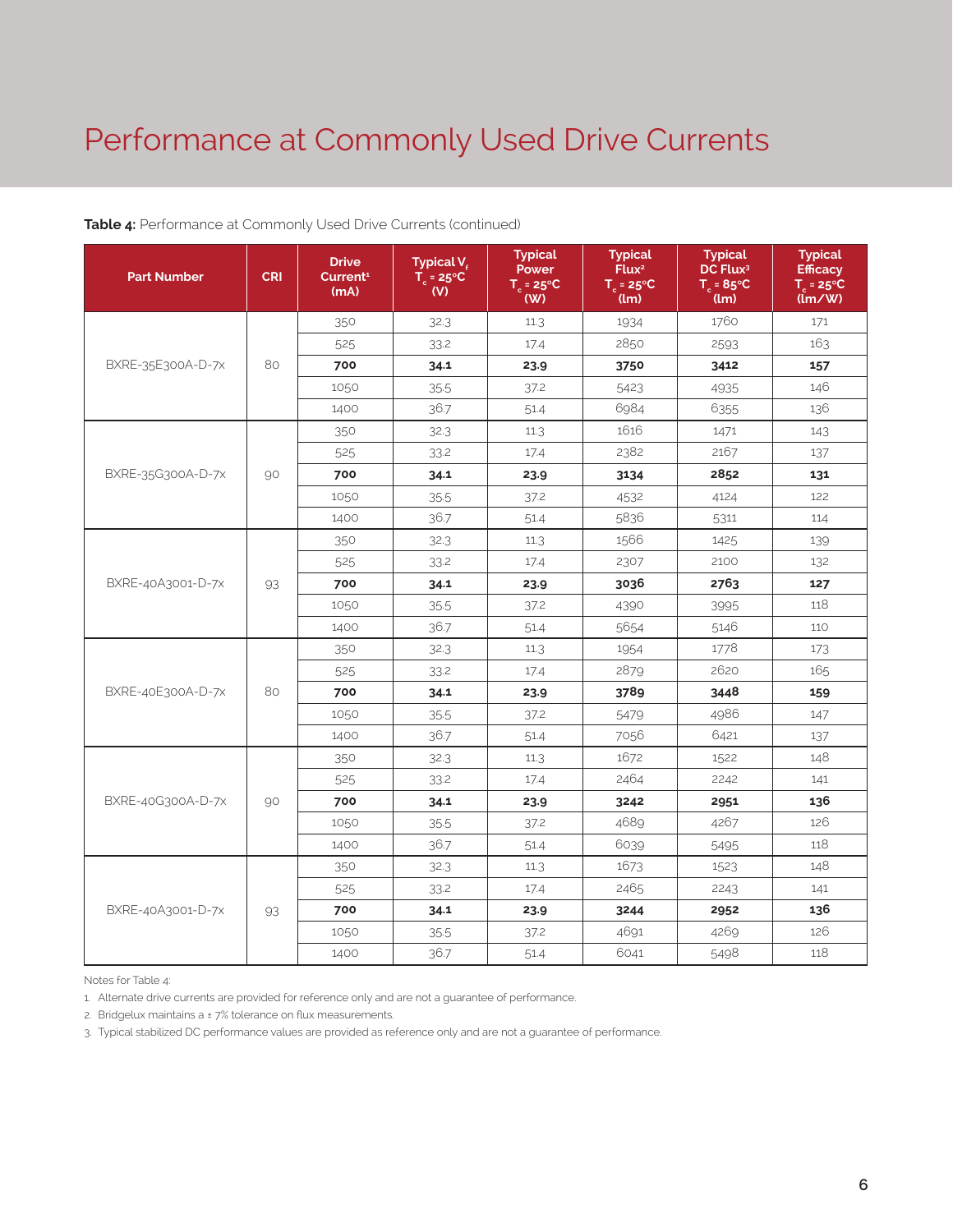## Electrical Characteristics

#### **Table 5: Electrical Characteristics**

| <b>Part Number</b> |                              | <b>Forward Voltage</b><br>Pulsed, $T_c = 25^{\circ}C$ (V) 1, 2, 3 |                |                | <b>Typical</b><br><b>Coefficient</b>                                  | <b>Typical</b><br><b>Thermal</b>                                                  | <b>Driver Selection</b><br>Voltages <sup>7</sup><br>(V) |                                                |
|--------------------|------------------------------|-------------------------------------------------------------------|----------------|----------------|-----------------------------------------------------------------------|-----------------------------------------------------------------------------------|---------------------------------------------------------|------------------------------------------------|
|                    | <b>Drive Current</b><br>(mA) | <b>Minimum</b>                                                    | <b>Typical</b> | <b>Maximum</b> | of Forward<br>Voltage <sup>4</sup><br>$\Delta V / \Delta T$<br>(mV/C) | <b>Resistance</b><br><b>Junction</b><br>to Case <sup>5,6</sup><br>$R_{i-c}$ (C/W) | V. Min.<br><b>Hot</b><br>$T_c = 105^{\circ}C$<br>(V)    | V, Max.<br>Cold<br>$T_c = -40^{\circ}C$<br>(V) |
| BXRE-xxx300x-D-7x  | 700                          | 31.5                                                              | 34.1           | 36.7           | $-17.7$                                                               | 0.19                                                                              | 30.1                                                    | 37.9                                           |
|                    | 1400                         | 33.5                                                              | 36.2           | 38.9           | $-17.7$                                                               | 0.22                                                                              | 32.1                                                    | 40.1                                           |

Notes for Table 5:

1. Parts are tested in pulsed conditions, T $_{\rm c}$  = 25°C. Pulse width is 10ms.

2. Voltage minimum and maximum are provided for reference only and are not a guarantee of performance.

3. Bridgelux maintains a tester tolerance of ± 0.10V on forward voltage measurements.

4. Typical coefficient of forward voltage tolerance is ± 0.1mV for nominal current.

5. Thermal resistance values are based from test data of a 3000K 80 CRI product.

6. Thermal resistance value was calculated using total electrical input power; optical power was not subtracted from input power. The thermal interface material used during testing is not included in the thermal resistance value.

7.  $\rm V_f$  min hot and max cold values are provided as reference only and are not guaranteed by test. These values are provided to aid in driver design and selection over the operating range of the product.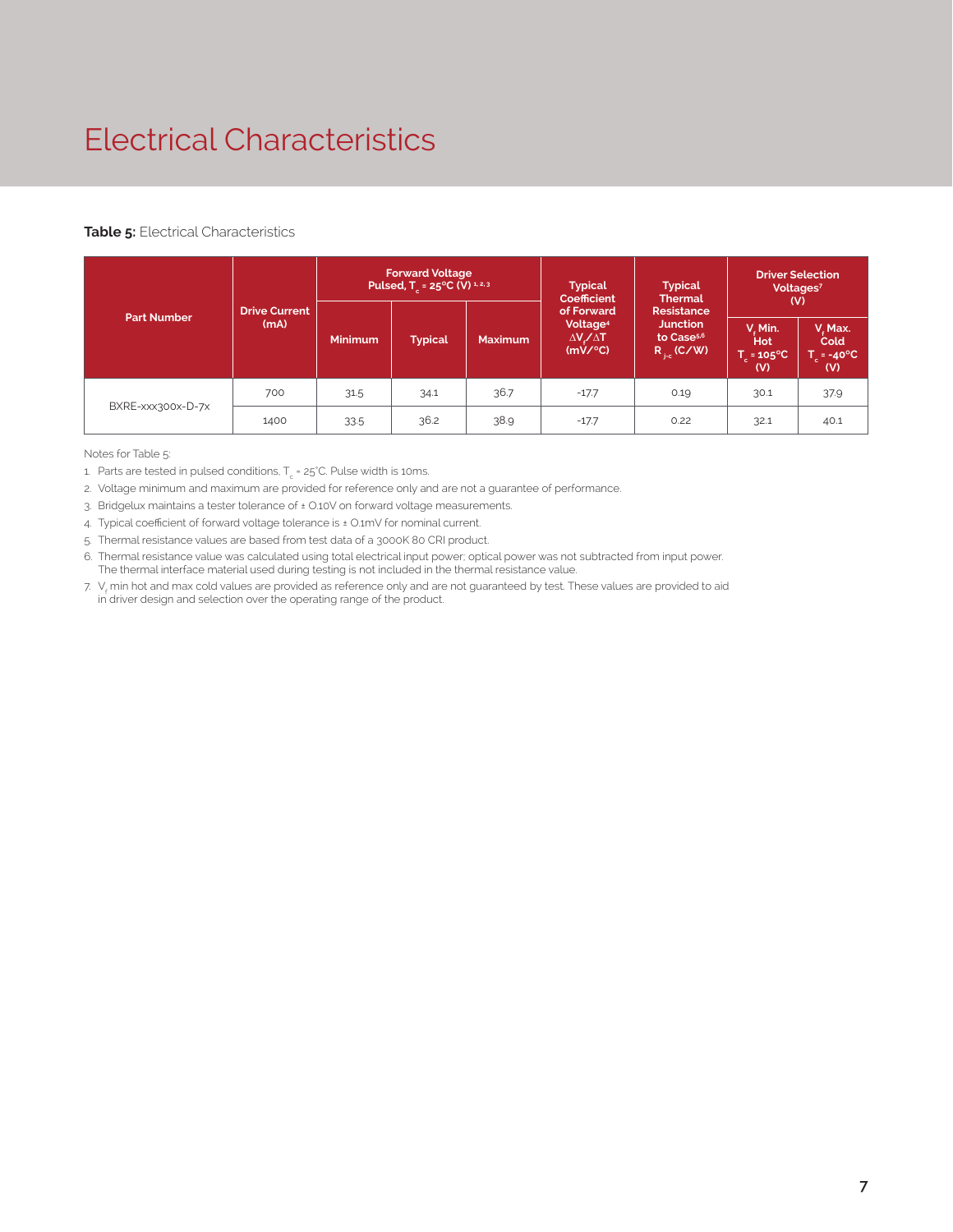## Eye Safety

#### **Table 6:** Eye Safety Risk Group (RG) Classifications

| <b>Part Number</b> | <b>Drive</b><br>Current <sup>2</sup> | CCT <sub>1,2</sub> |       |  |  |
|--------------------|--------------------------------------|--------------------|-------|--|--|
|                    | (mA)                                 | 2700K/3000K        | 4000K |  |  |
| BXRE-xxx300x-D-7x  | 700                                  | RG1                | RG1   |  |  |
|                    | 1050                                 | RG1                | RG1   |  |  |
|                    | 1400                                 | RG1                | RG1   |  |  |

Notes for Table 6:

1. Eye safety classification for the use of Bridgelux V Series LED arrays is in accordance with specification IEC/TR 62778: Application of IEC 62471 for the assessment of blue light hazard to light sources and luminaires.

2. Please contact your Bridgelux sales representative for  $E_{thr}$  values at specific drive currents and CCTs not listed.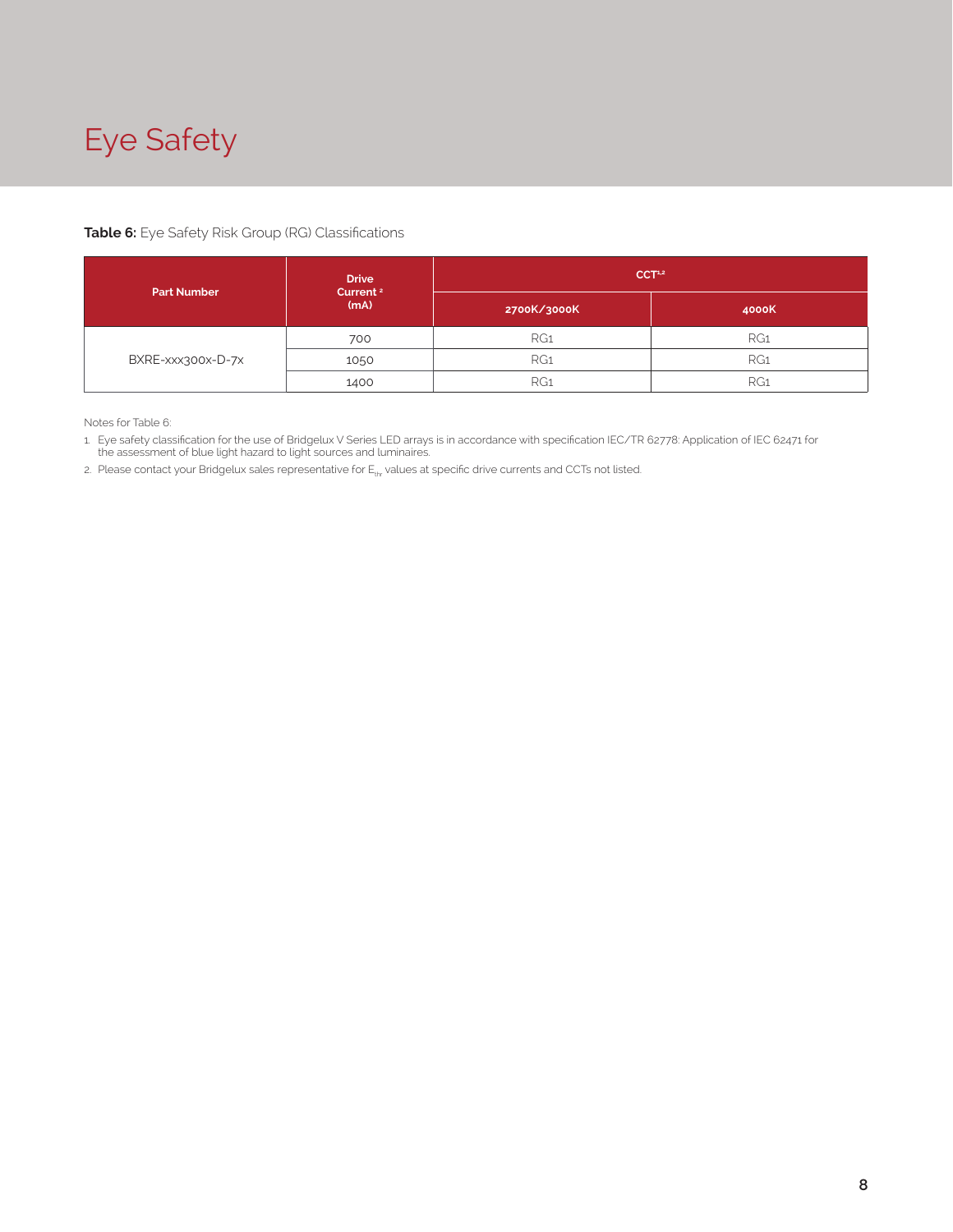## Absolute Maximum Ratings

#### **Table 7:** Maximum Ratings

| <b>Parameter</b>                                          | <b>Maximum Rating</b>                     |
|-----------------------------------------------------------|-------------------------------------------|
| LED Junction Temperature (T.)                             | $125^{\circ}$ C                           |
| Storage Temperature                                       | $-40^{\circ}$ C to $+105^{\circ}$ C       |
| Operating Case Temperature <sup>1</sup> (T <sub>.</sub> ) | $105^{\circ}$ C                           |
| Soldering Temperature <sup>2</sup>                        | 300°C or lower for a maximum of 6 seconds |
| Maximum Drive Current <sup>3</sup>                        | 1400mA                                    |
| Maximum Peak Pulsed Drive Current <sup>4</sup>            | 2000 <sub>m</sub> A                       |
| Maximum Reverse Voltage <sup>5</sup>                      | $-60V$                                    |

Notes for Table 7:

1. For IEC 62717 requirement, please consult your Bridgelux sales representative.

2. Refer to Bridgelux Application Note AN101: Assembly Considerations for Bridgelux V Series LED Arrays.

3. Arrays may be driven at higher currents however lumen maintenance may be reduced.

4. Bridgelux recommends a maximum duty cycle of 10% and pulse width of 20 ms when operating LED Arrays at maximum peak pulsed current specified. Maximum peak pulsed currents indicate values where LED Arrays can be driven without catastrophic failures.

5. Light emitting diodes are not designed to be driven in reverse voltage and will not produce light under this condition. Maximum rating provided for reference only.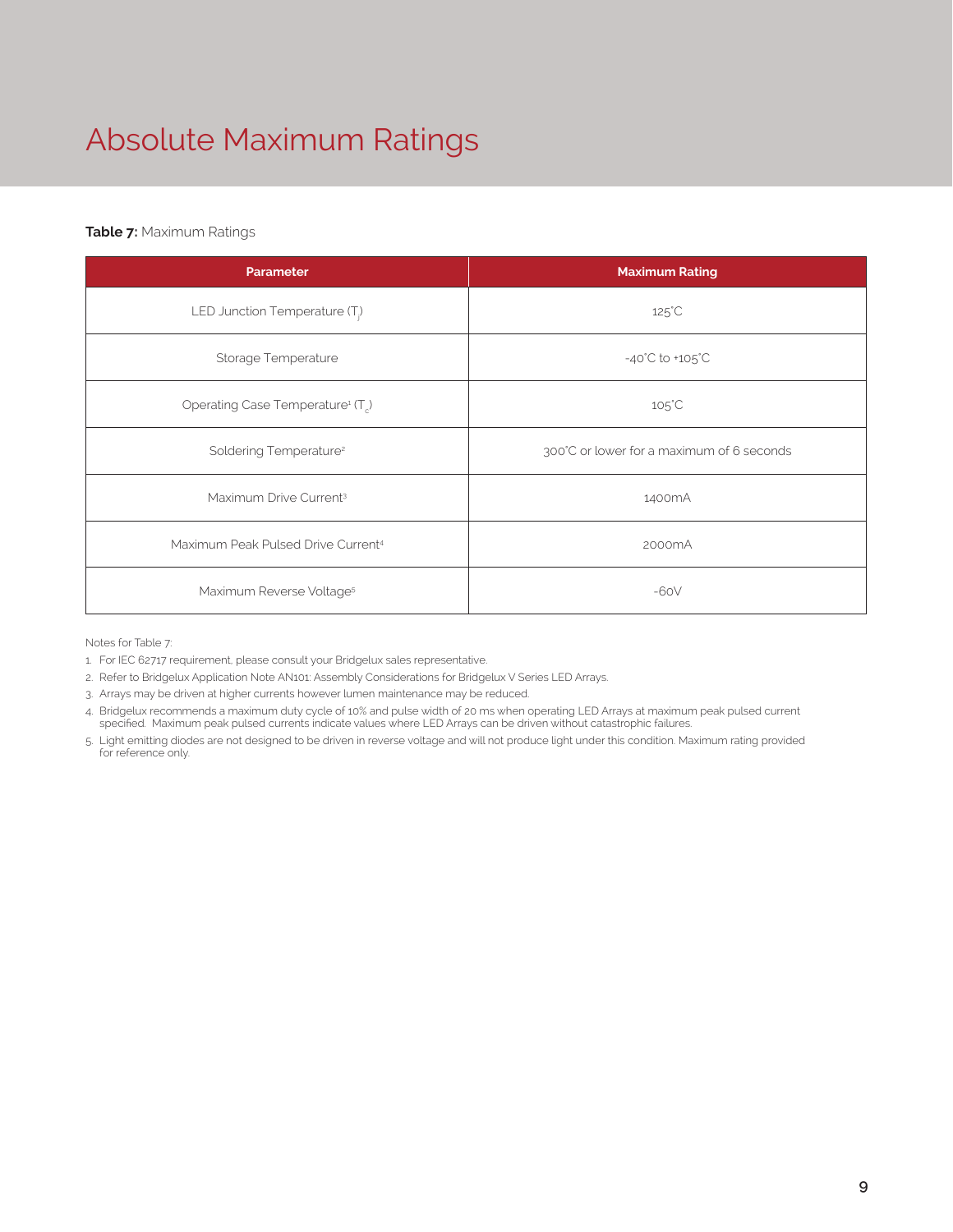### Performance Curves



#### **Figure 1: Drive Current vs. Voltage (T<sub>j</sub> = T<sub>c</sub>**



#### Figure 5: Typical DC ccx Shift vs. Case Temperature<sup>2,3</sup>



Notes for Figures 1-5:

1. Bridgelux does not recommend driving high power LEDs at low currents. Doing so may produce unpredictable results. Pulse width modulation (PWM) is recommended for dimming effects.

- 2. Characteristics shown for warm white based on 3000K and 90 CRI.
- 3. For other color SKUs, the shift in color will vary. Please contact your Bridgelux Sales Representative for more information.

#### **Figure 2: Typical Relative Luminous Flux vs. Drive Current (Tj = Tc = 25°C)1**





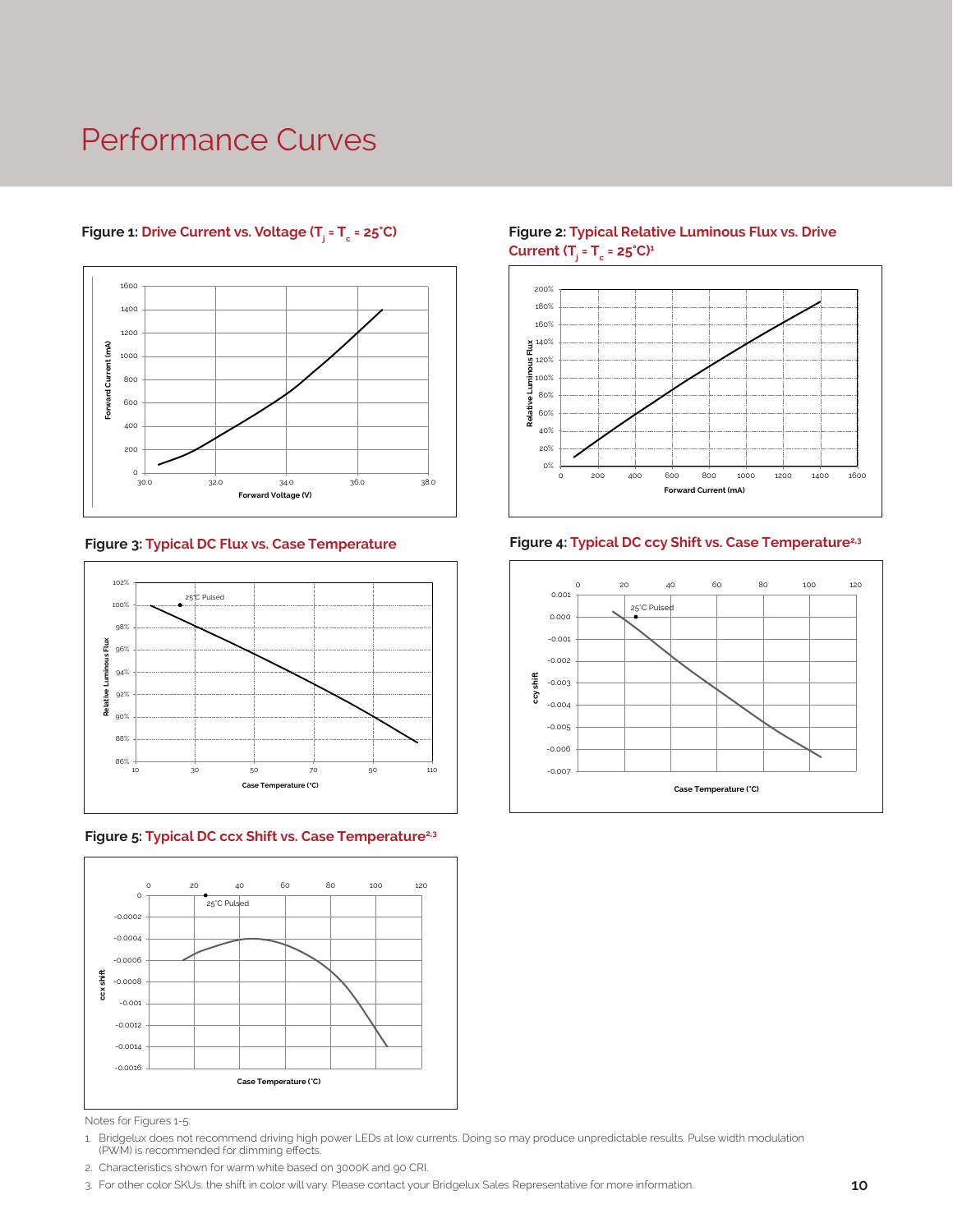### Typical Radiation Pattern

#### **Figure 6: Typical Spatial Radiation Pattern**



Notes for Figure 6:

1. Typical viewing angle is 120°. .

2. The viewing angle is defined as the off axis angle from the centerline where Iv is ½ of the peak value.

#### **Figure 7: Typical Polar Radiation Pattern**

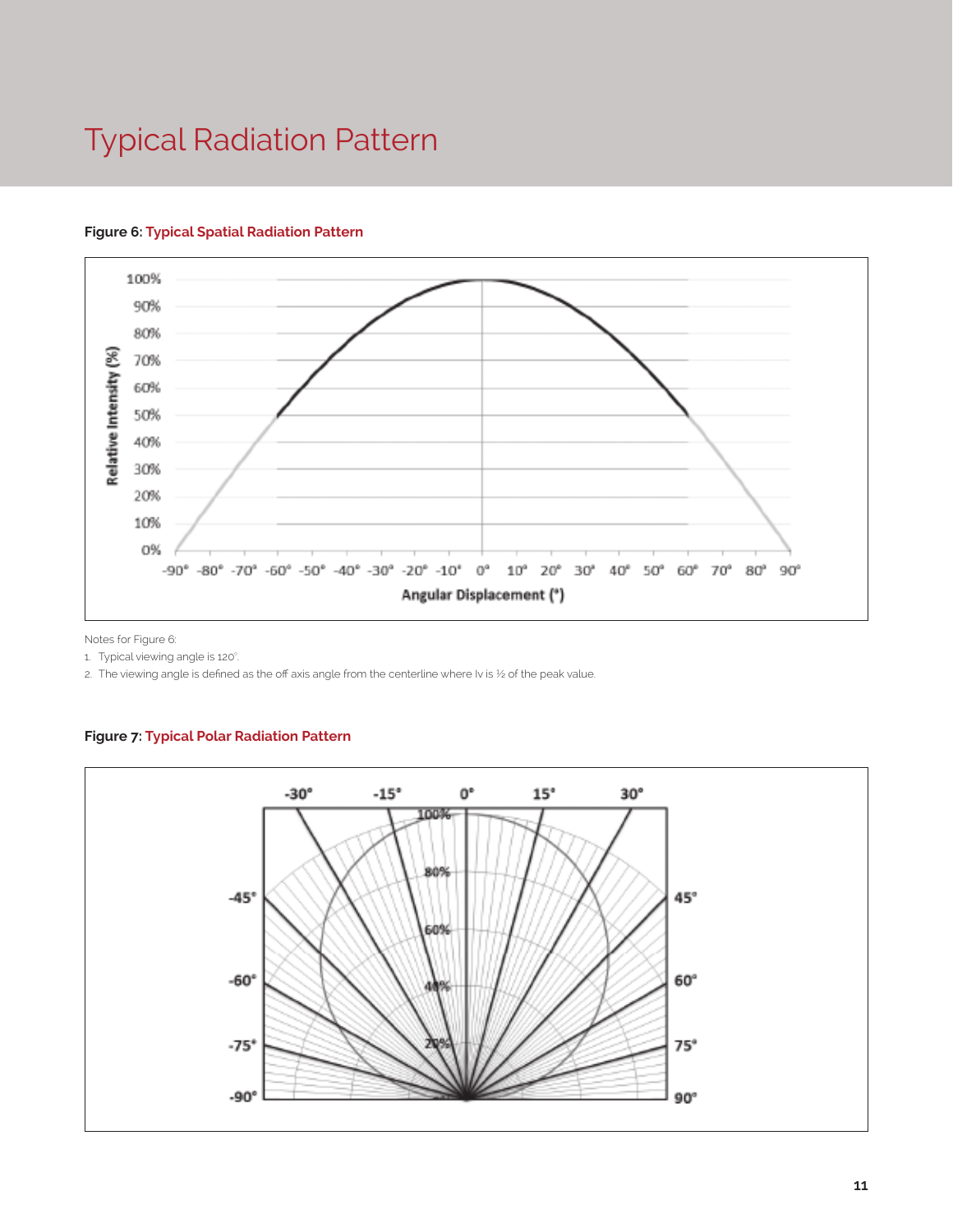### Typical Color Spectrum



#### **Figure 8: Typical Color Spectrum**

Notes for Figure 8:

- 1. Color spectra measured at nominal current for T $_{\rm j}$  = T $_{\rm c}$  = 25°C.
- 2. Color spectra shown for warm white is 3000K and 80 CRI.
- 3. Color spectra shown for neutral white is 4000K and 80 CRI.
- 4. Color spectra shown for cool white is 5000K and 70 CRI.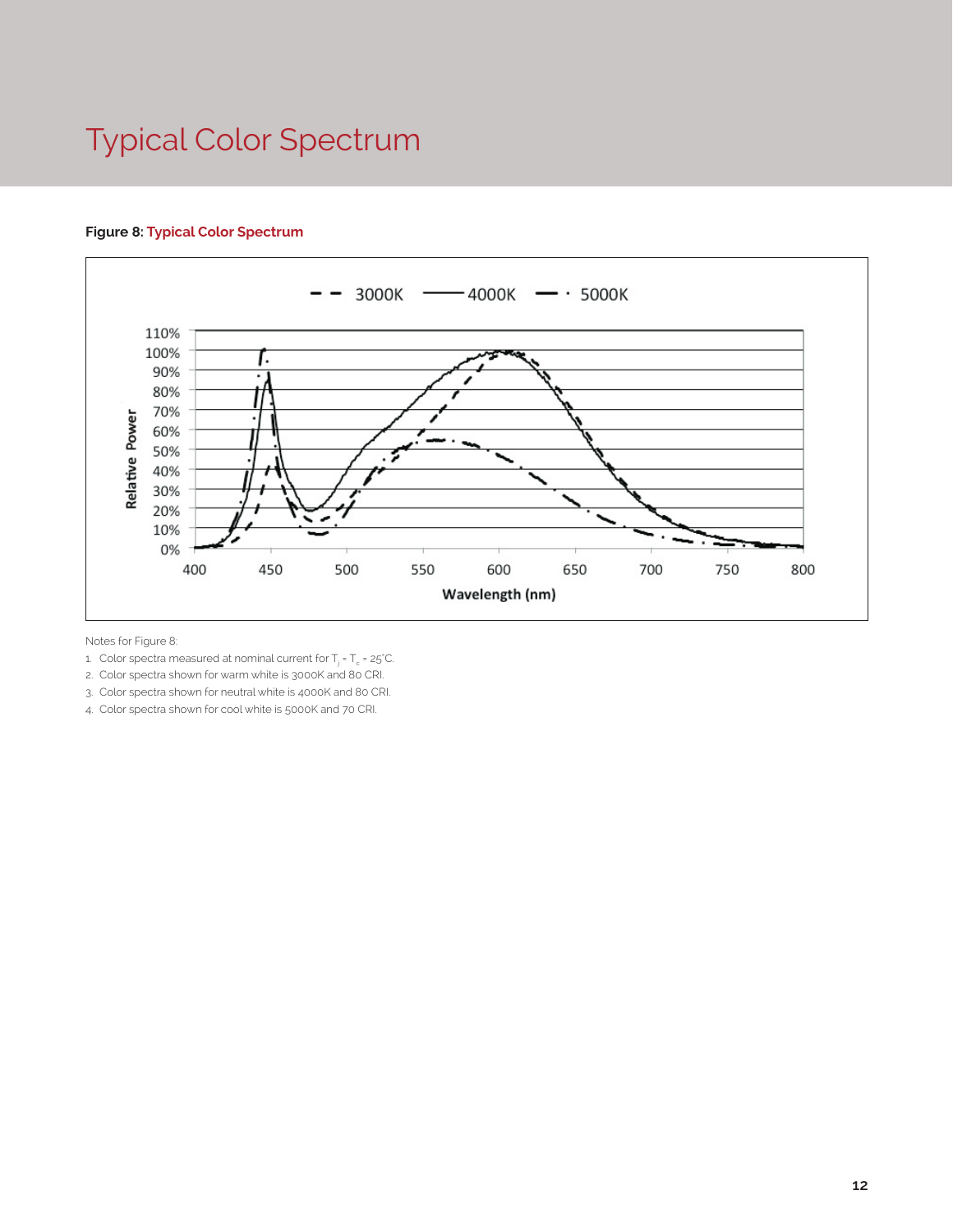### Mechanical Dimensions

#### **Figure 9: Drawing for V15 LED Array**



Notes for Figure 9:

- 1. Solder pads are labeled "+" and "-" to denote positive and negative polarity, respectively.
- 2 It is not necessary to provide electrical connections to both sets of solder pads. Either set may be used depending on application specific design requirements.
- 3. Drawings are not to scale.
- 4. Drawing dimensions are in millimeters.
- 5. Unless otherwise specified, tolerances are ± 0.10mm.
- 6. The optical center of the LED Array is nominally defined by the mechanical center of the array. The light emitting surface (LES) is centered on the mechanical center of the array to a tolerance of ± 0.2 mm
- 7. Bridgelux maintains a flatness of 0.1 mm across the mounting surface of the array. Refer to Application Notes AN40 and AN41 for product handling, mounting and heat sink recommendations.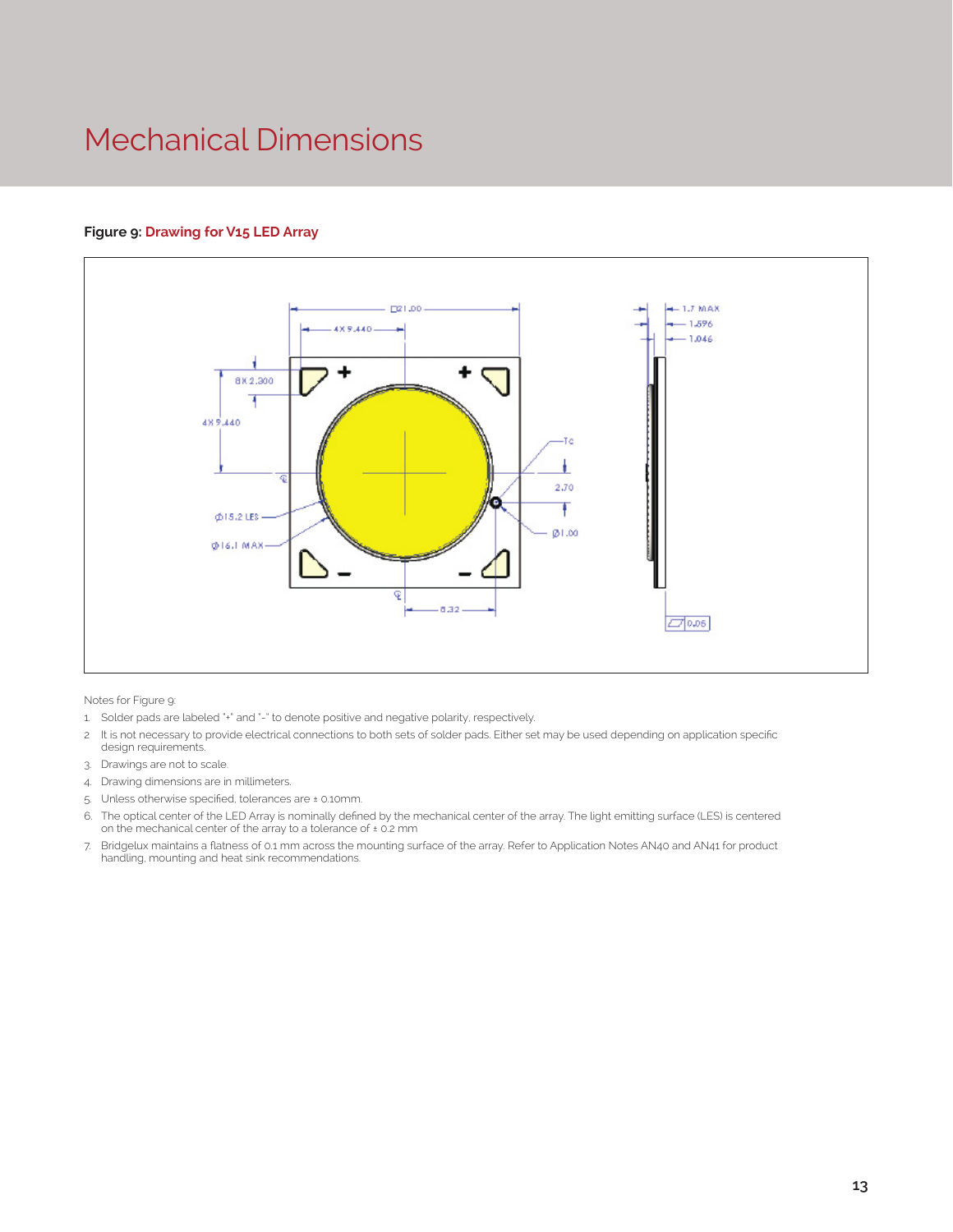### Color Binning Information



#### **Figure 10: Graph of Warm and Neutral White Test Bins in xy Color Space**

Note: Pulsed Test Conditions, T $_{\rm c}$  = 25°C

#### **Table 8:** Warm and Neutral White xy Bin Coordinates and Associated Typical CCT

| <b>Bin Code</b>                  | 2700K             | 3000K             | 3500K             | 4000K             |
|----------------------------------|-------------------|-------------------|-------------------|-------------------|
| ANSI Bin<br>(for reference only) | (2580K - 2870K)   | (2870K - 3220K)   | $(3220K - 3710K)$ | (3710K - 4260K)   |
| 72 (2 SDCM)                      | $(2674K - 2769K)$ | $(2995K - 3107K)$ | $(3404K - 3548K)$ | $(3895K - 4081K)$ |
| 73 (3 SDCM)                      | (2651K - 2794K)   | $(2968K - 3136K)$ | $(3369K - 3586K)$ | $(3851K - 4130K)$ |
| Center Point (x,y)               | (0.4578, 0.4101)  | (0.4338, 0.403)   | (0.4073, 0.3917)  | (0.3818, 0.3797)  |

Notes for Table 8:

1. Color Binning information excludes Class A, hot targeted and customer specific color points. Please contact your Bridgelux Sales Representative for more information

2. Bridgelux maintains a tolerance of +/- 0.007 on x and y color coordinates in the CIE 1931 color Space.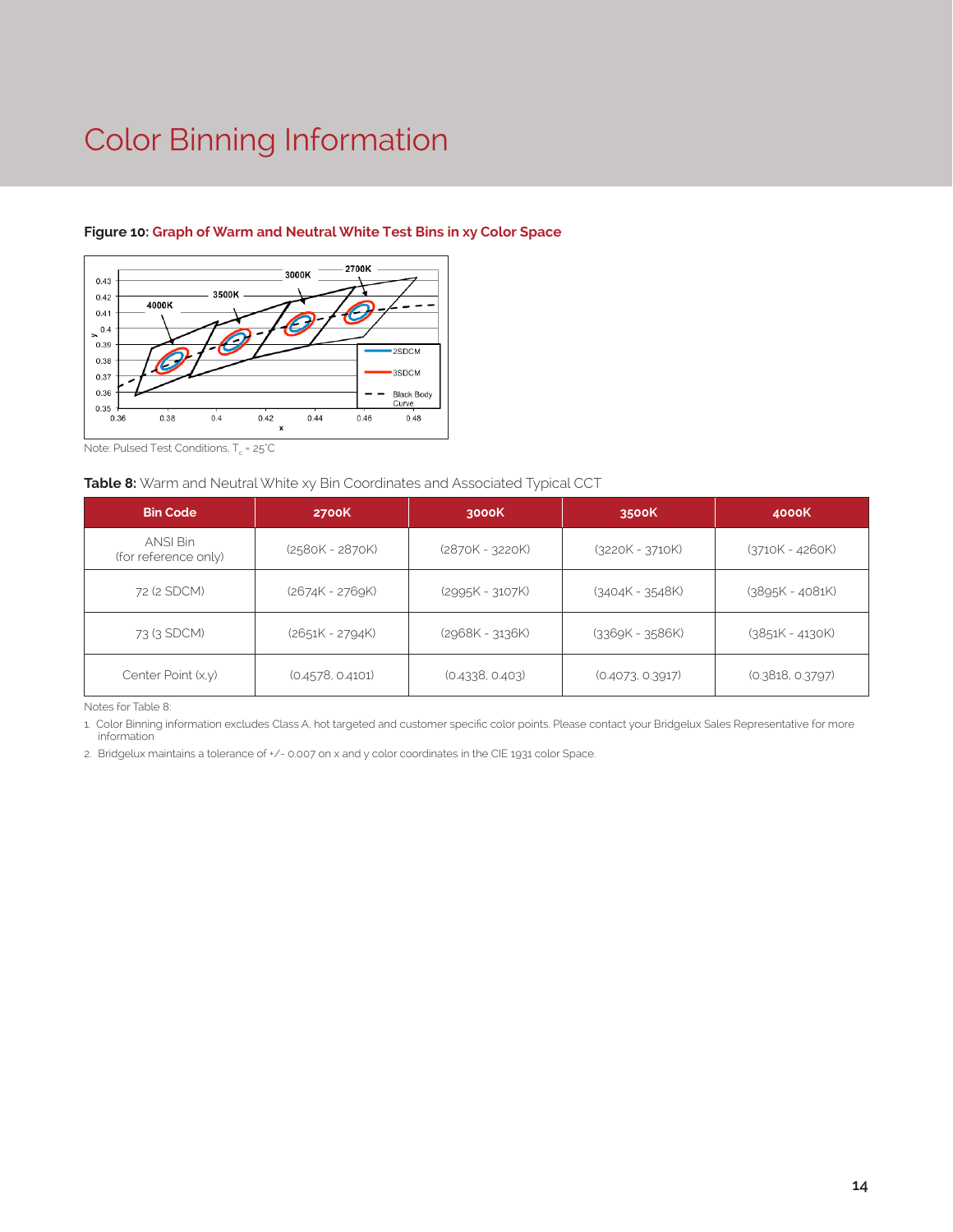## Packaging and Labeling

#### **Figure 11: Drawing for V Series Packaging Tray**



Notes for Figure 11:

- 1. Dimensions are in millimeters
- 2. Tolerances: X.X = ± 0.25, X.XX = ± 0.13, X°0' = ±0°30'
- 3. Trays are stackable without interference and will not stick together during unstacking operation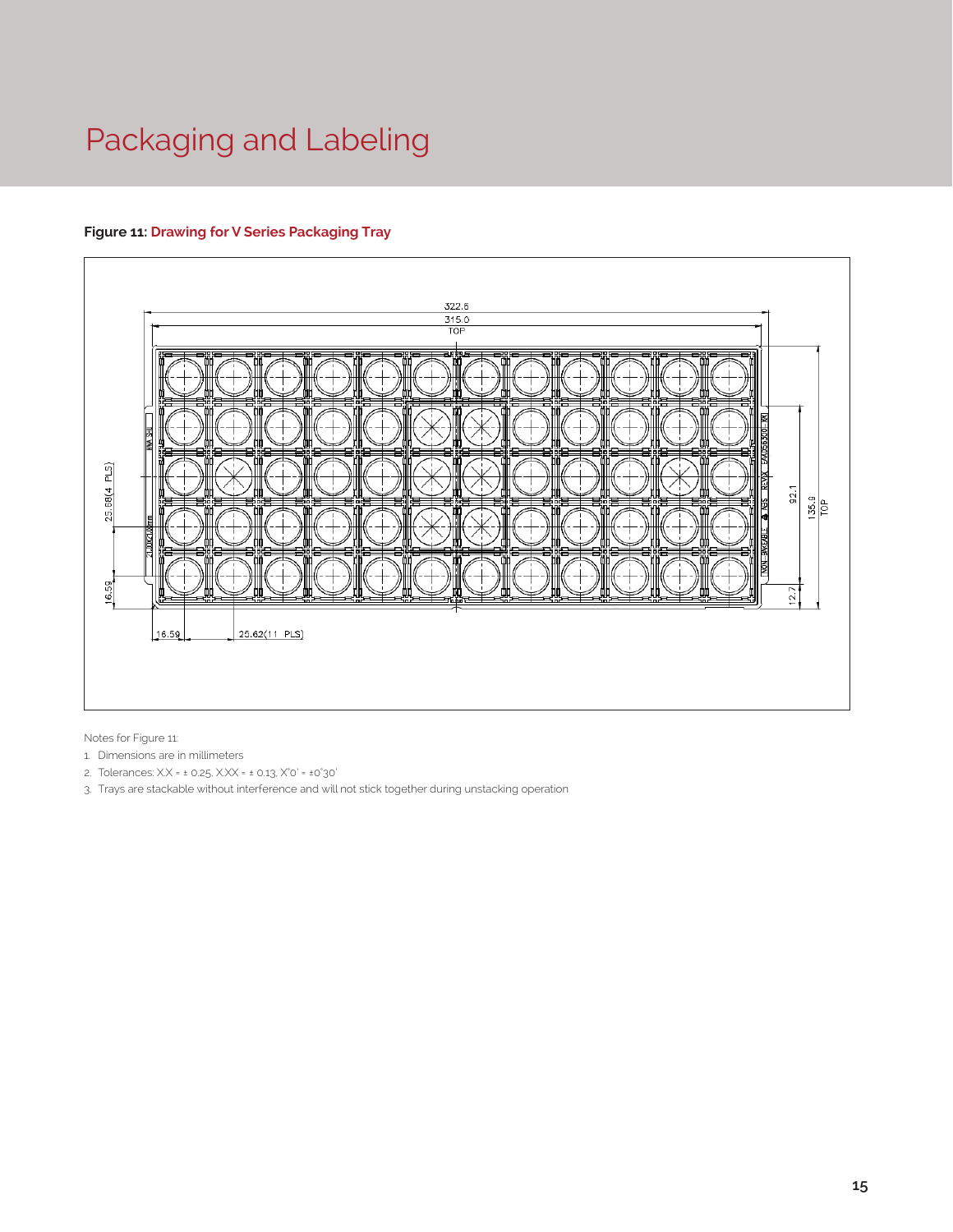### Packaging and Labeling

#### **Figure 12: V Series Packaging and Labeling**



Notes for Figure 12:

- 1. Each tray holds 60 COB arrays, 10 trays are stacked and one empty tray placed on top to cover the top tray.
- 2. Stacked trays are to contain only 1 part number and be vacuum sealed in an anti-static bag and placed in its own individual box.
- 3. Each bag and box is to be labeled as shown above.

#### **Figure 13: Product Labeling**

Bridgelux COB arrays have laser markings on the back side of the substrate to help with product identification. In addition to the product identification markings, Bridgelux COB arrays also contain markings for internal Bridgelux manufacturing use only. The image below shows which markings are for customer use and which ones are for Bridgelux internal use only. The Bridgelux internal manufacturing markings are subject to change without notice, however these will not impact the form, function or performance of the COB array.



**Customer Use- 2D Barcode Scannable barcode provides product part number and other Bridgelux internal production information.**

> Customer Use-V, Bin Code **included to enable greater luminaire design flexibility. Refer to AN92 for bin code definitions.**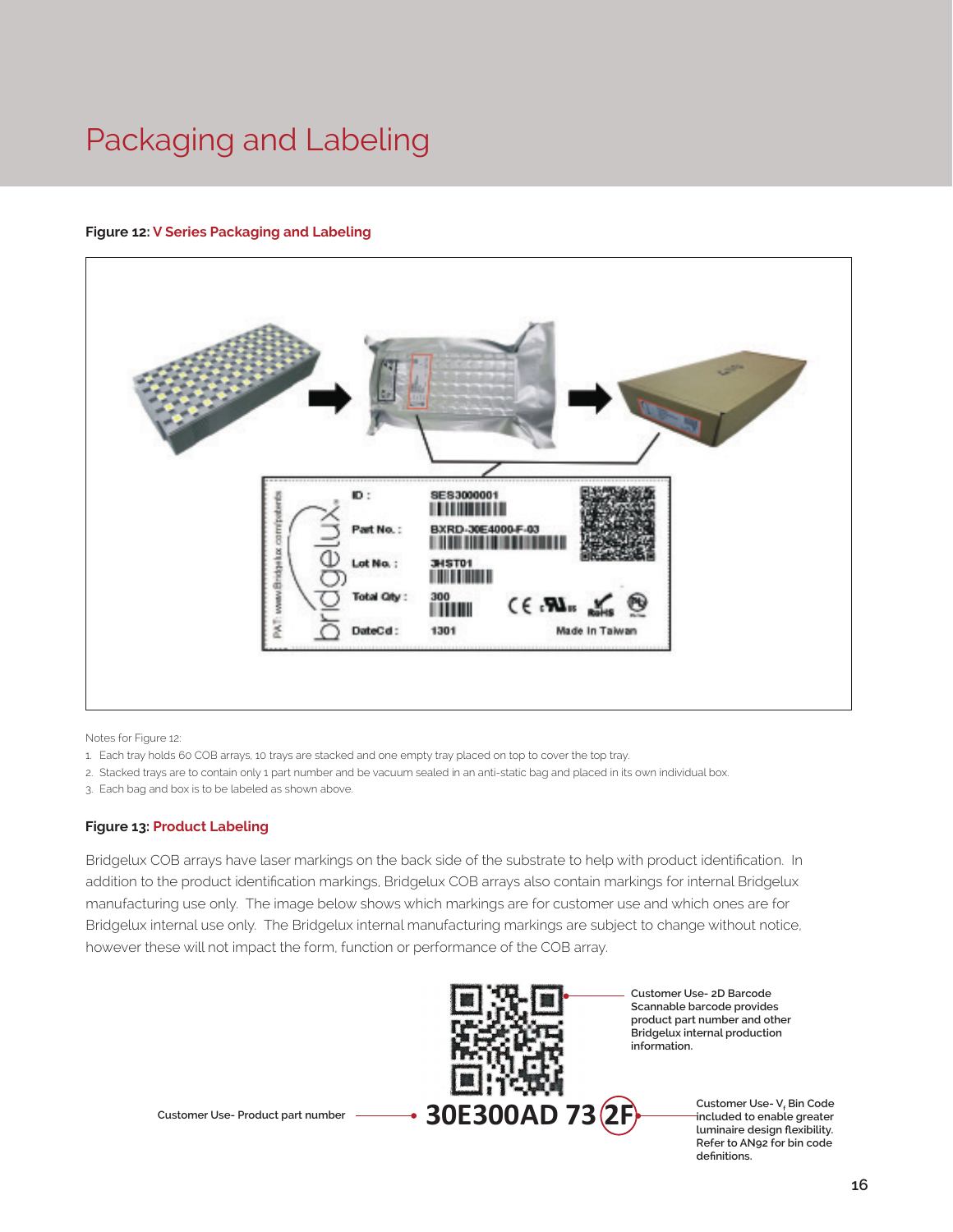## Design Resources

#### **Application Notes**

Bridgelux has developed a comprehensive set of application notes and design resources to assist customers in successfully designing with the V Series product family of LED array products. For a list of resources under development, visit www.bridgelux.com.

#### **Optical Source Models**

Optical source models and ray set files are available for all Bridgelux products. For a list of available formats, visit www.bridgelux.com.

### **Precautions**

#### **CAUTION: CHEMICAL EXPOSURE HAZARD**

Exposure to some chemicals commonly used in luminaire manufacturing and assembly can cause damage to the LED array. Please consult Bridgelux Application Note AN101 for additional information.

#### **CAUTION: RISK OF BURN**

Do not touch the V Series LED array during operation. Allow the array to cool for a sufficient period of time before handling. The V Series LED array may reach elevated temperatures such that could burn skin when touched.

#### **3D CAD Models**

Three dimensional CAD models depicting the product outline of all Bridgelux V Series LED arrays are available in both IGS and STEP formats. Please contact your Bridgelux sales representative for assistance.

#### **LM80**

LM80 testing has been completed and the LM80 report is now available. Please contact your Bridgelux sales representatives for LM-80 report.

### CAUTION

#### **CONTACT WITH LIGHT EMITTING SURFACE (LES)**

Avoid any contact with the LES. Do not touch the LES of the LED array or apply stress to the LES (yellow phosphor resin area). Contact may cause damage to the LED array.

Optics and reflectors must not be mounted in contact with the LES (yellow phosphor resin area).

### **Disclaimers**

#### **MINOR PRODUCT CHANGE POLICY**

The rigorous qualification testing on products offered by Bridgelux provides performance assurance. Slight cosmetic changes that do not affect form, fit, or function may occur as Bridgelux continues product optimization.

#### **STANDARD TEST CONDITIONS**

Unless otherwise stated, array testing is performed at the nominal drive current.